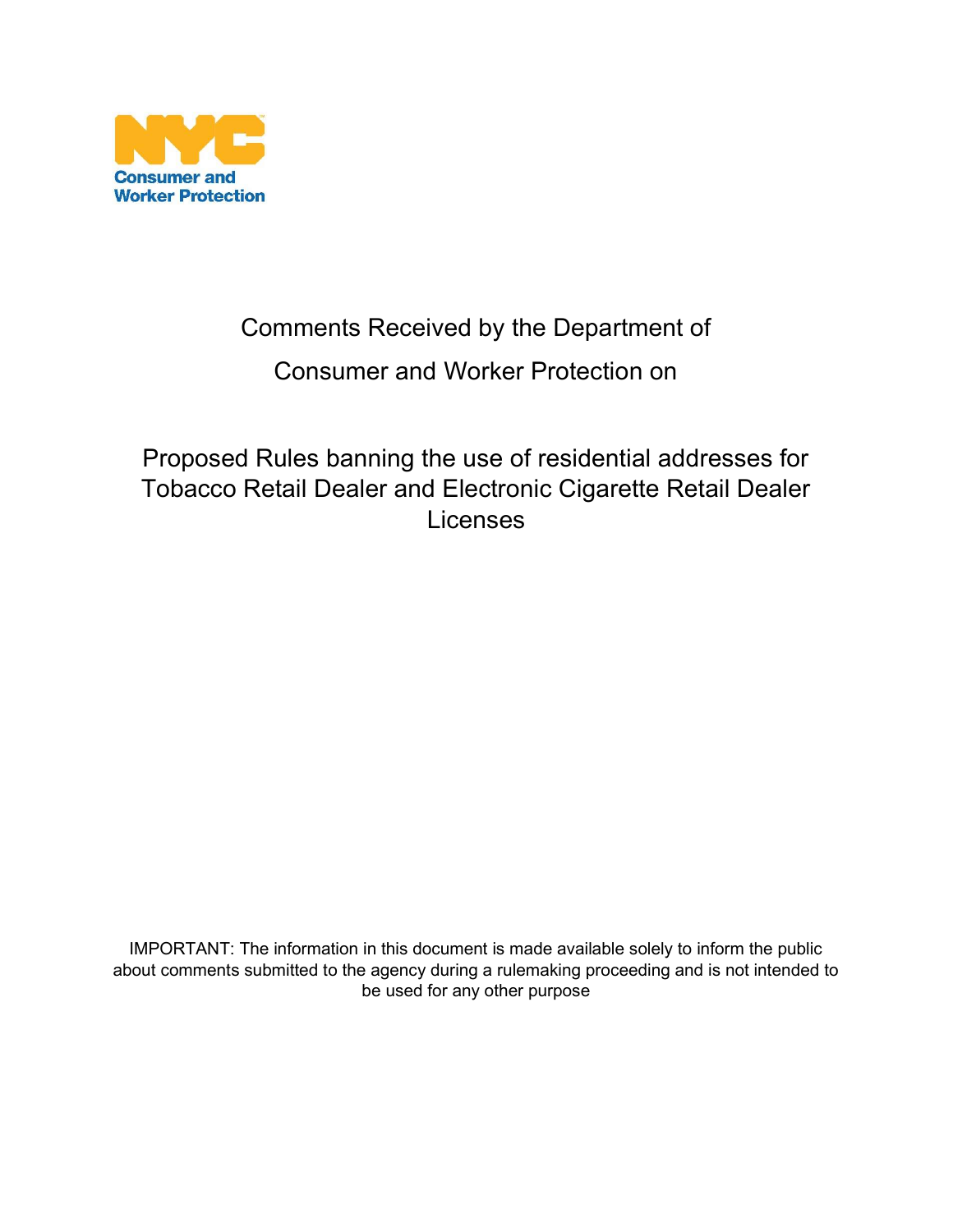## **Online comments: 1**

## **Harry patel**

First thing city have to do I saw lot of stores selling cigarettes, lushi, electric cigarette, flover electric cigarette without license city have to stop that close down that stores. Why you guys bather honest guy like me. I am totally disagree with this law. Lot of families running on business like me. I knew city doing because all about under age but already city have under age 21 law. Already some stores close down because of COVID -19 and you guy want more store will close down. COVID-19 not finished yet. Don't do that.

Comment added October 6, 2021 1:03pm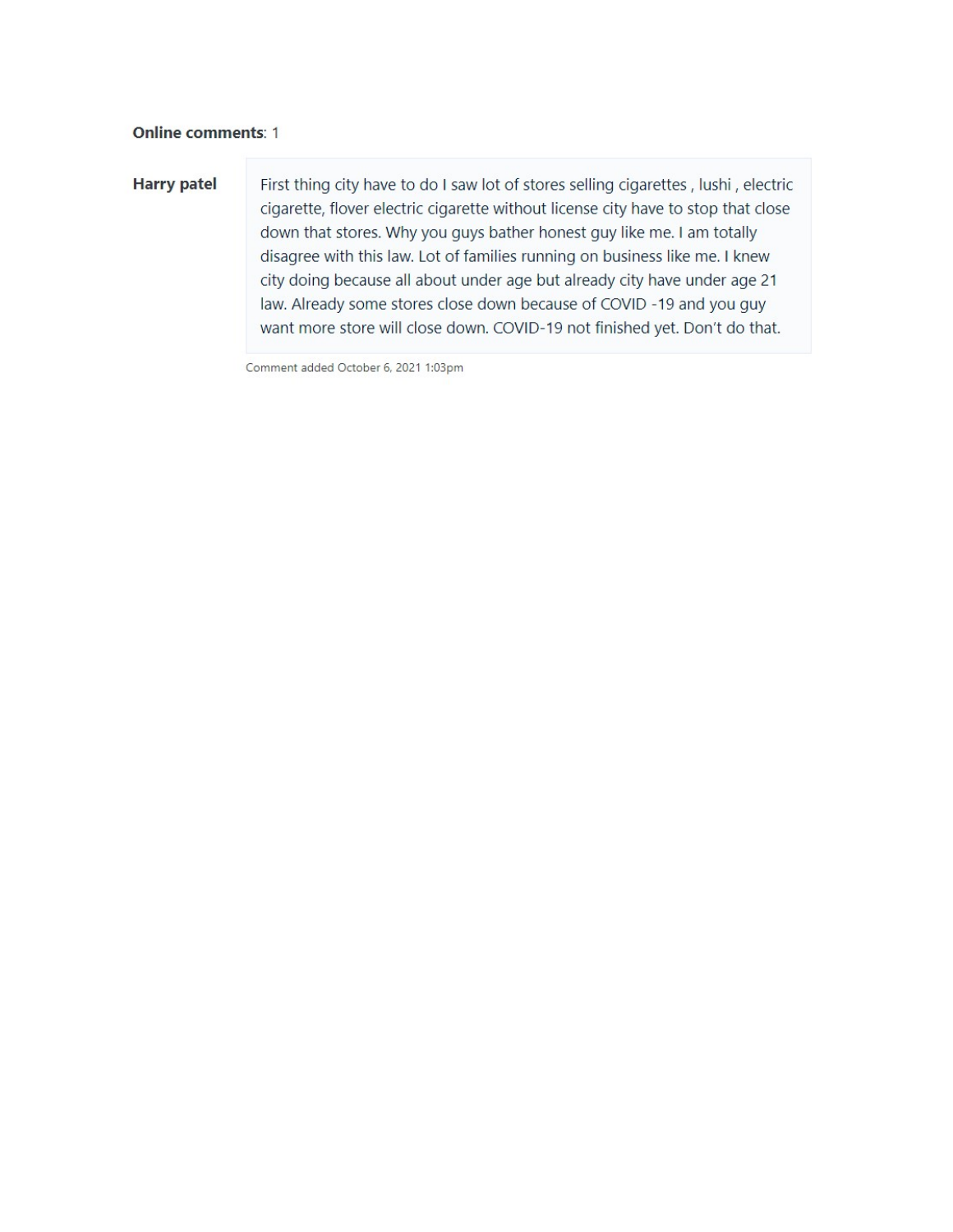

New York City Department of Consumer and Worker Protection 42 Broadway New York, NY, NY 10004 RE: Proposed rule banning the use of residential addresses for Tobacco Retail Dealer and Electronic Cigarette Retail Dealer Licenses

Public Health Solution (PHS) is one of the largest public health service nonprofit organizations in New York City (NYC). We work to improve the health among the city's most vulnerable populations by tackling social, physical, and environmental factors that impact New Yorkers' ability to thrive. Our NYC Smoke-Free program works to protect the health of New Yorkers through tobacco control policy, advocacy, and education. We work closely with local youth to expose the deceptive marketing tactics of the tobacco industry through education, advocacy outreach and media campaigns.

Currently, allowing residential addresses for tobacco retail licenses leaves too much room to continue negative health impacts of tobacco use. In New York City, 11.9% of adults smoke cigarettes. Over 8,000 public high school students smoke cigarettes while 37, 000 smoke e-cigarettes. Tobacco and e-cigarette retail licenses issued to residential locations creates an opportunity for youth to be influenced to smoke and use tobacco products. Youth access to tobacco products makes them more vulnerable to become addicted thus causing an increase in smoking rates among youth who later become adult smokers. These already alarming numbers will continue to rise if we do not protect current policies in place that limit the sale and amount of tobacco products that are available and can easily be distributed in community districts.

Ensuring that tobacco and e-cig licenses accurately reflects the physical location of the retail outlet is corrective action to protect the health of NYC residents. In NYC, the Tobacco Retail Licensing Law (N.Y.C. Admin. Code §§17-703, 20-202 & 20-561) is aimed at cutting the amount of licensed tobacco retailers by half in each district. Cutting back on the amount of licensed tobacco retailers meant cutting back on the amount of tobacco products in our communities mainly to those most vulnerable to Big Tobacco. Allowing retailers to utilize residential addresses to apply for tobacco and e-cigarette licenses would undermine reaching the city's goal of cutting in half, in each district, the amount of licensed tobacco retailers.

Tobacco and e-cig licenses registered to residential addresses circumvent current policies with regards to health equity in some of the most vulnerable neighborhoods with higher amounts of tobacco retail outlets. We believe every New Yorker has the right to breathe clean, smoke-free air where they live, work and play. We have worked so hard on providing education to the community at large when it comes to tobacco control advocacy. Tobacco and e-cig license registered to the physical address of retail outlets will reinforce all the work that residents and youth and tobacco advocacy programs have done to combat Big Tobacco and their harmful, deadly products.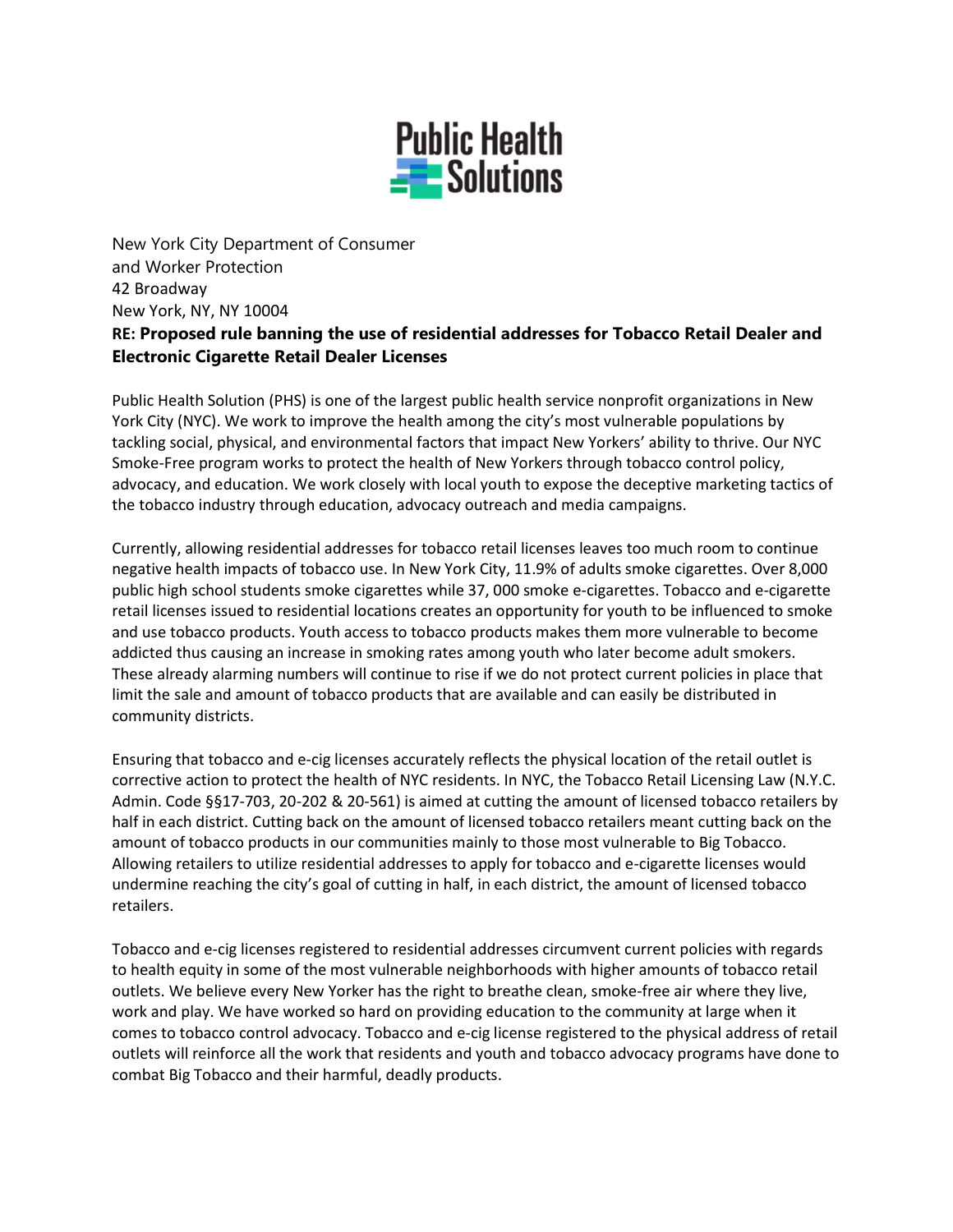Public Health Solutions NYC Smoke-Free Program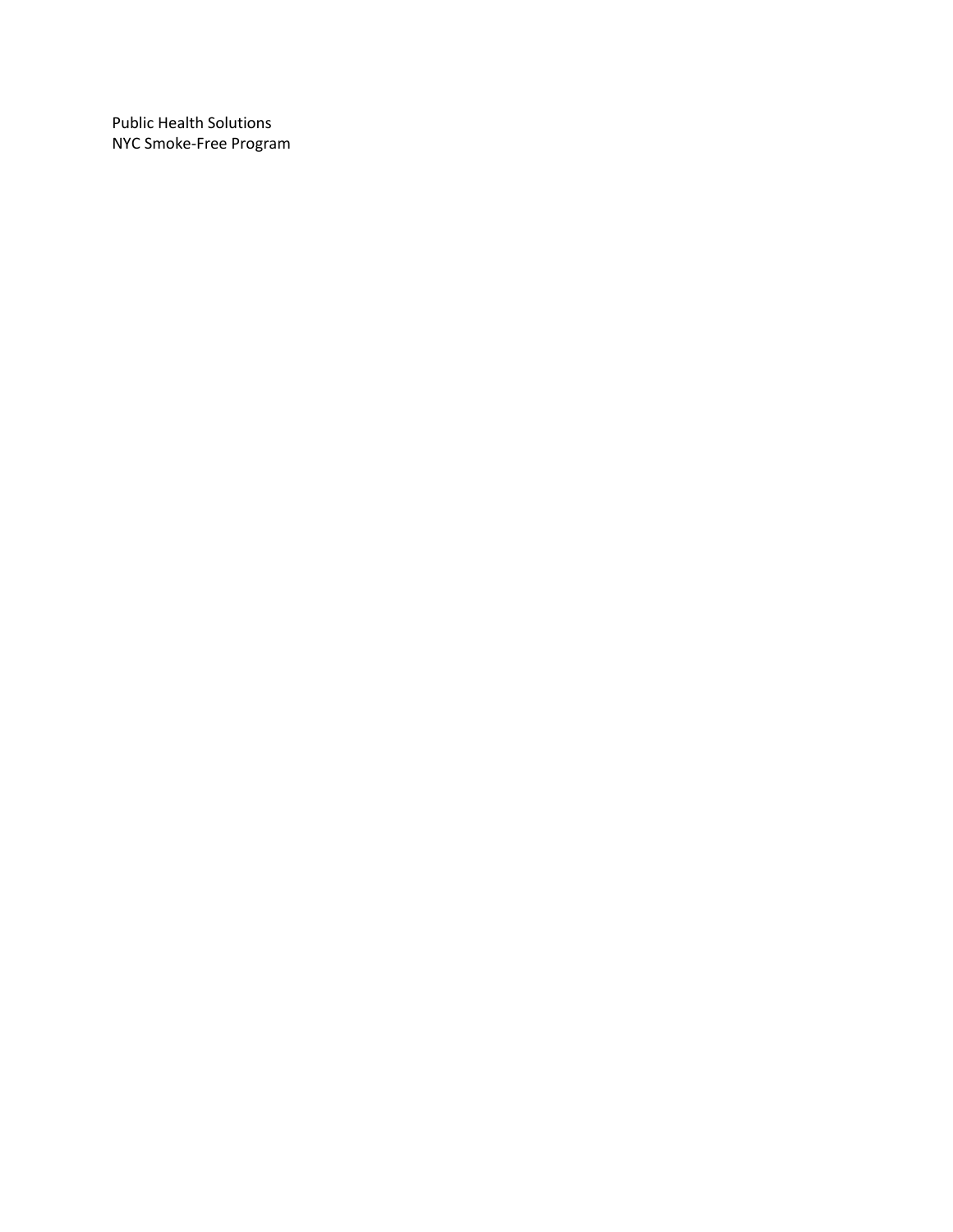New York City Council

Department of Consumer and Worker Protection

Written Testimony of Kevin O'Flaherty Regional Advocacy Director, Northeast

Campaign for Tobacco-Free Kids

In Support of "Limitations on Issuance of Tobacco Retail Dealer and Electronic Cigarette Retail Dealer Licenses" (Ref 2020 RG 051)

New York, NY

October 28, 2021

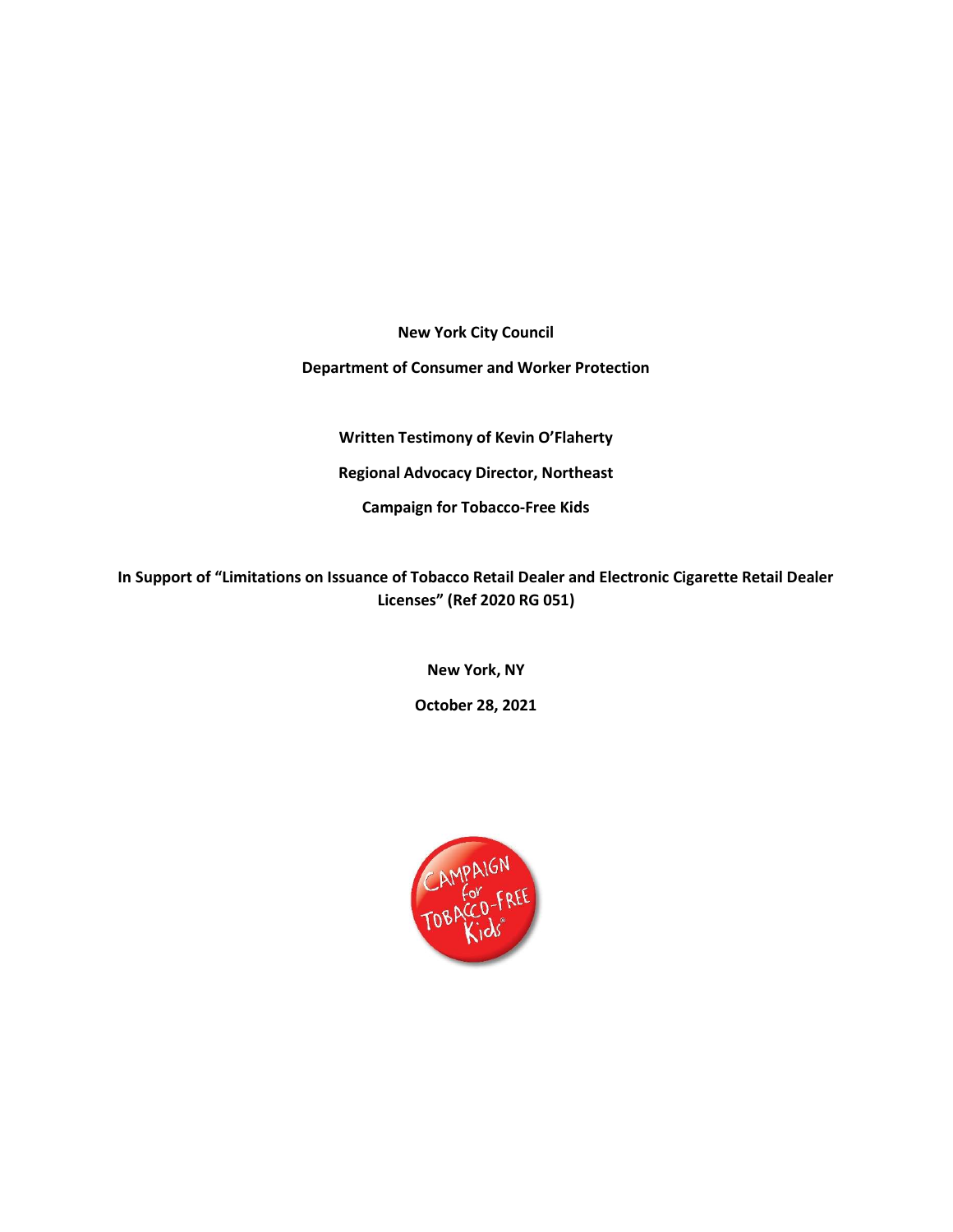The Campaign for Tobacco-Free Kids is pleased to submit this written testimony on the critical issue of tobacco and electronic cigarette (e-cigarette) retail dealer licensing in New York City. The Campaign for Tobacco-Free Kids is the nation's largest non-profit, non-governmental advocacy organization solely devoted to reducing tobacco use and its deadly toll by advocating for public policies that prevent kids from using tobacco, help smokers quit and protect everyone from secondhand smoke.

Actions taken by the Council over the past two decades have been instrumental in reducing smoking among New York City kids and adults and have made New York City a world leader in this regard. By increasing tobacco taxes, making the City smoke-free, providing resources to help smokers to quit, reducing kids' access to candy-flavored tobacco products, adopting policies to address e-cigarettes, raising the tobacco sale age to 21 and keeping cigarette and little cigar prices high, New York City has made tremendous progress in reducing youth tobacco use.

An important tool underlying many of these policy successes in New York City is tobacco retail licensing, which helps to ensure that retailers engaging in tobacco sales comply with all relevant laws or risk losing their license to sell this product. However, because of a current loophole in licensing rules, residential locations are currently allowed to operate as tobacco or e-cigarette retail dealers. Such retailers are inaccessible to inspectors, which mean that they cannot enforce various laws and rules at these locations, including that a business not sell tobacco products or electronic cigarettes to minors and young adults (section 17-706), that the business charge certain minimum prices for tobacco products (section 17-176.1) and that the business refrain from selling flavored tobacco (section 17-715). Failing to enforce these laws not only wastes a constructive opportunity to reduce youth tobacco use but also sends a message to kids and retailers that the laws do not need to be taken seriously.

Youth access laws successfully reduce youth tobacco use when they are well-enforced to ensure a high rate of compliance.<sup>i</sup> Without rigorous enforcement, youth can continue to easily access tobacco products and can communicate to their peers which locations are lax on compliance. According to the 2020 Monitoring the Future Survey, about 60% of 10<sup>th</sup> grade students say it would be easy to get vaping devices and e-liquids and half say it would be easy to get cigarettes if they wanted to." In addition, the 2018 National Youth Tobacco Survey found that among youth who had tried to buy tobacco products, only one quarter reported that they were denied sale because of their age.<sup>iii</sup> New York City inspectors must be able to access all tobacco and e-cigarette retail dealers in order to monitor compliance with age of sale laws.

Inspection of licensed tobacco and e-cigarette retail dealers is also important to ensure compliance with New York City laws prohibiting the sale of certain flavored tobacco products. Prohibiting the sale of flavored tobacco products is an important strategy to prevent youth from ever starting to use tobacco, since eight out of ten of youth who have ever used a tobacco product initiated tobacco use with a flavored product.<sup>iv</sup> Despite being prohibited in New York City, as well as New York State, statewide data shows that as of June 2021, nearly 20% of e-cigarette sales in New York continue to be for flavored products.<sup>v</sup> New York City inspectors must be able to access all licensed retailers to ensure that these products are off the shelves.

Research shows that making obtaining tobacco products as inconvenient, difficult and expensive as possible for kids reduces both the number of kids who try or regularly use tobacco products. Vi New York